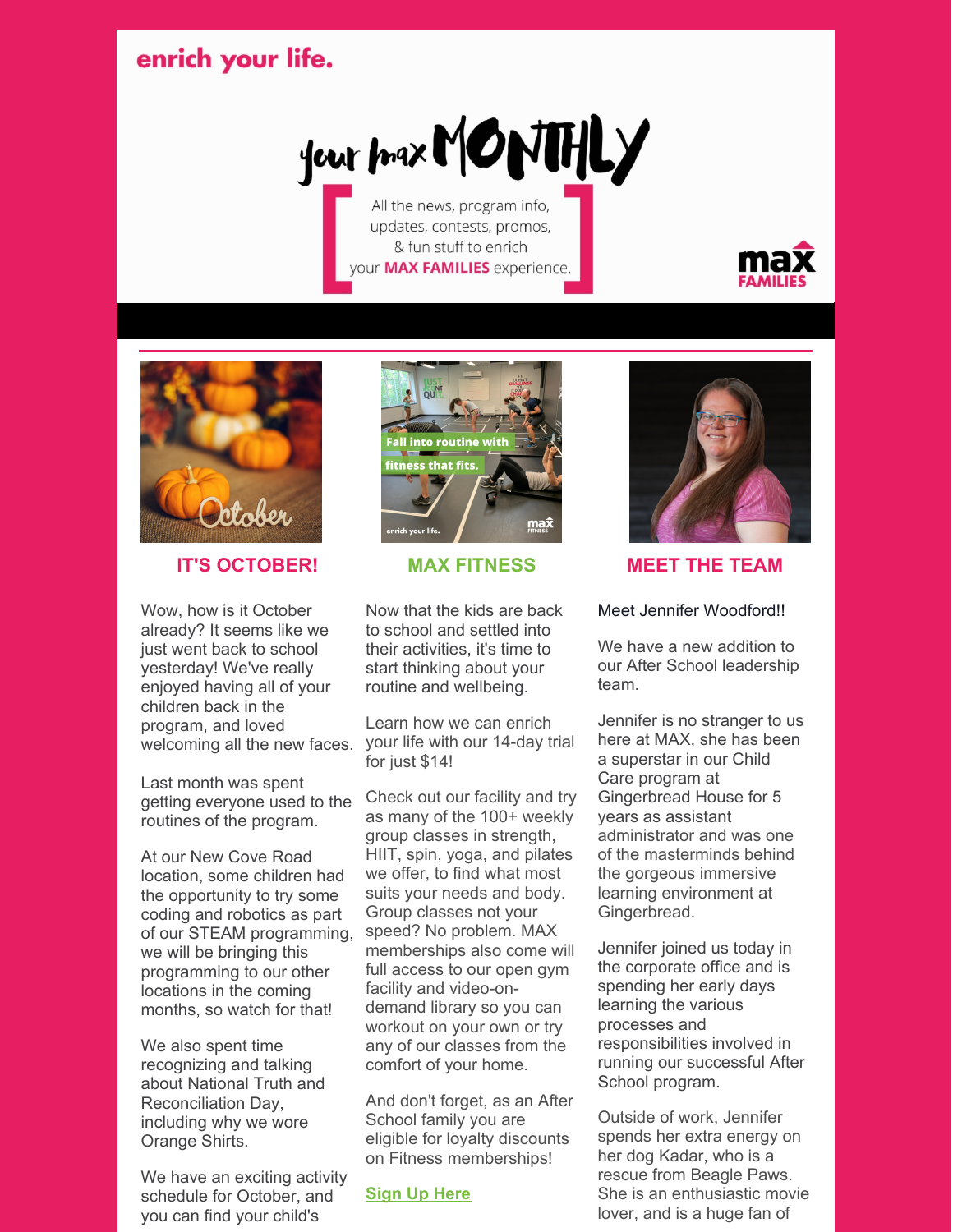After School calendar by following the links below.

The Avengers, Harry Potter and Transformers.

Join us in welcoming Jennifer!

# **MAX After School Activity Calendars**



# **MAX After School Program Reminders**

#### **Absentee Notices**

To ensure school pick-up is safe and organized, we require parents to email us in the event their child won't be in attendance. If your child is going to be absent for any reason, please contact us at the appropriate email address listed below by **1:30pm on the day of the absence.**

**Southland's Community Center:** [absentnoticemp@outlook.com](mailto:absentnoticemp@outlook.com)

**Salvation Army:** [absentnoticemp@outlook.com](mailto:absentnoticemp@outlook.com)

**Church of the Ascension:** [absentnoticemp@outlook.com](mailto:absentnoticemp@outlook.com)

**Paradise Recreation Complex:** [absentnoticemp@outlook.com](mailto:absentnoticemp@outlook.com)

**New Cove Road:** [absentnoticenc@outlook.com](mailto:absentnoticenc@outlook.com)

**Kenmount Terrace:** [absentnoticekt@outlook.com](mailto:absentnoticekt@outlook.com)

**St. Thomas of Villanova & All Saints:** [absentnoticecbs@outlook.com](mailto:absentnoticecbs@outlook.com)

**Torbay Kinsmen Community Center:** [absentnoticetorbay@outlook.com](mailto:absentnoticetorbay@outlook.com)

#### **Monthly Activity Calendar**

Each month you will receive your child's activity calendar via the newsletter. Please review it carefully and check it often to ensure your child is prepared for their scheduled activities. Each day, children should have athletic footwear, comfortable